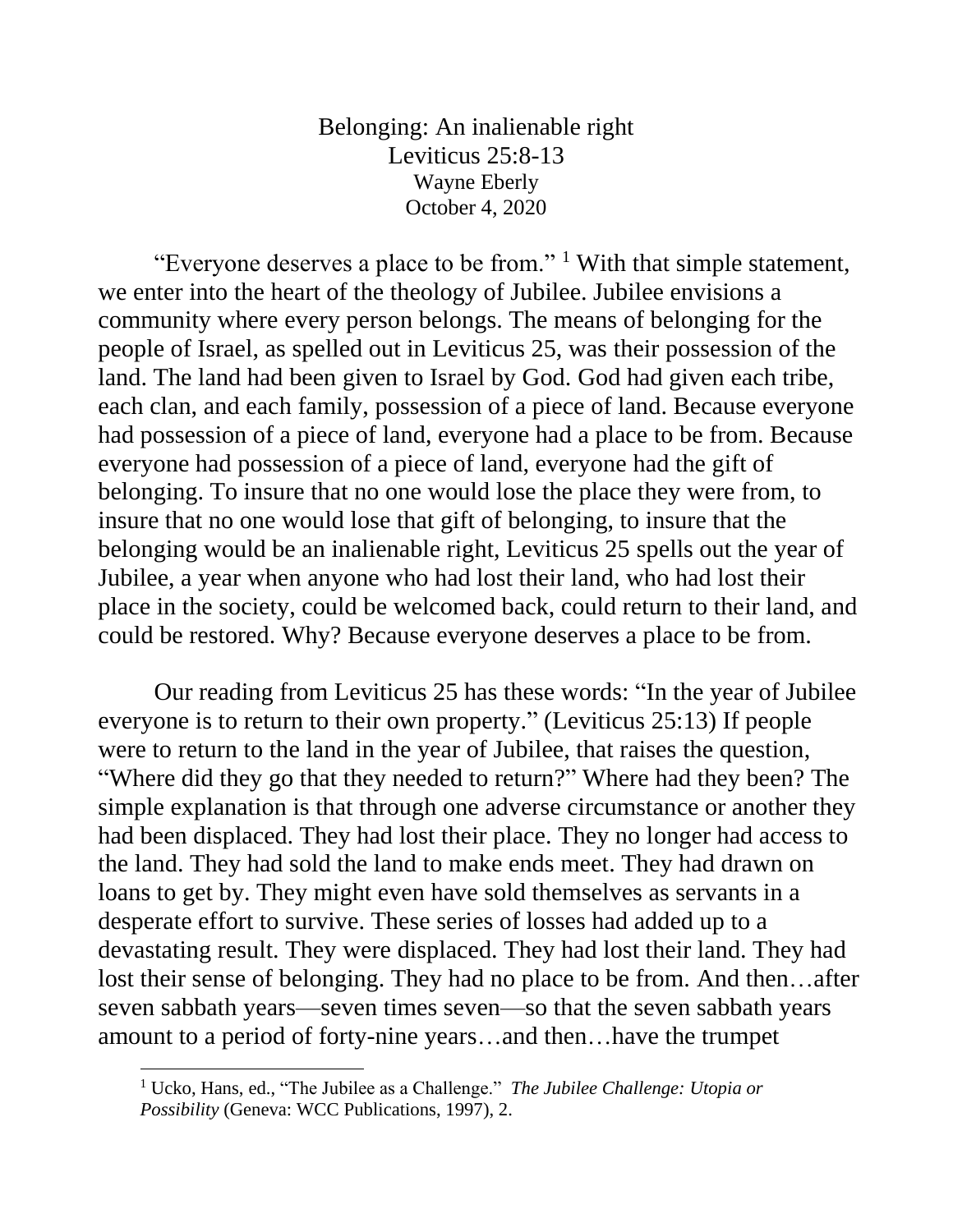sounded. Call people to return. Call people to come home. Call people to be restored. Call the land to be restored. On that day, on that great and glorious day when people return and are restored, rejoice! Jubilee is a celebration.

Even though we cannot transport ourselves back to the time of the Jubilee, to a time when everyone had the gift of belonging through a piece of land, we can relate to the idea expressed in Jubilee that everyone deserves a place to be from. Jesus tells parables that tell that same story, that same theme that everyone deserves a place to be from. To tell those parables he imagines that someone or something has been lost. They have been displaced. They no longer have a place where they belong.

Luke 15 tells three parables about ones who have lost their place. One sheep has been separated and become lost. They have lost their place. But the shepherd searches until he finds the lost sheep. When that lost sheep is found, there is great rejoicing. One coin has been misplaced, separated from its owner. One coin has become lost. The owner searches until she finds that lost coin. When that lost coin is found, there is great rejoicing. A son has lost his place. A son has lost his way. A son has lost his inheritance. Worst of all, he has lost everything through his own selfish and callous choices. Nevertheless, when that son returns it is cause for great rejoicing, for a huge celebration. The rationale for all of these situations is that there is rejoicing in heaven when one who is lost becomes found. Why? Because apparently in the kingdom of heaven, as in the theology of Jubilee, everyone deserves a place to be from.

But what if people do not have a place to be from? Leviticus envisions everyone having a place to start with, and if they lose that place, they are restored. What if there are people who do not have a place to start with, who do not have a place they are from? The parables Jesus tells about the lost being found are not the only episodes where Jesus addressed those who had no place to belong. There is a real-life example in the gospels that is very helpful as we consider how we might seek to put Jubilee into practice in our own situation. Jesus met a tax collector. The tax collector was an outsider, a person of disdain. The tax collector definitely did not belong. By aligning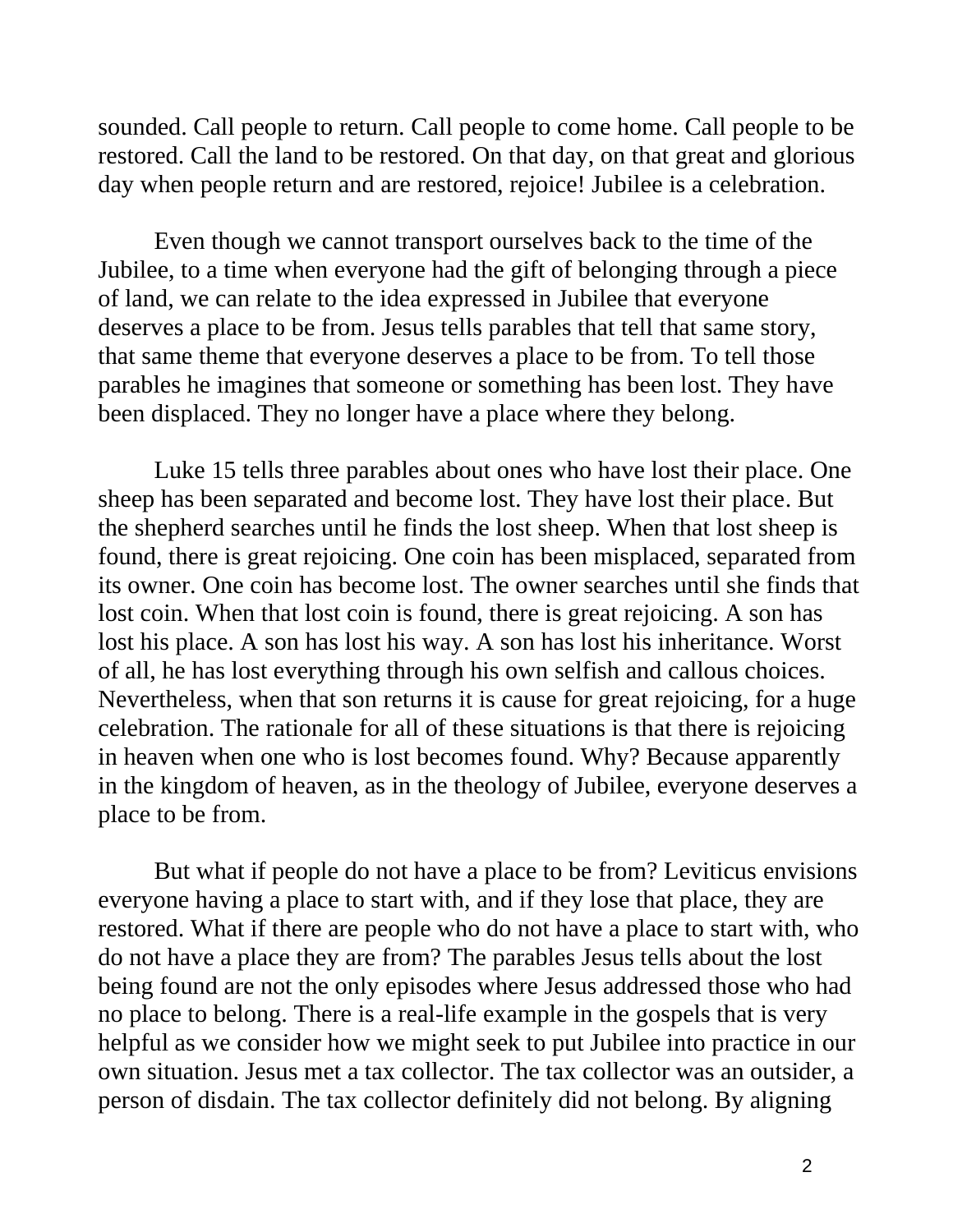themselves in one way or another with the occupying force, the Romans, the tax collector had become identified as one who did not belong, one who was an outsider. What Jesus says in defense of the tax collector is telling. When the tax collector follows Jesus, Jesus affirms the tax collector by saying, "I have come to seek and to save the lost." And it is not just the tax collector. After following Jesus, the tax collector invited a whole slew of friends to meet Jesus. His friends are described in turn as other tax collectors and sinners. They are all outsiders. They do not belong. They do not belong until they meet Jesus who came to seek and to save the lost. In the eyes of Jesus, tax collectors and sinners have a place to belong, and that place is with him, in a relationship with him.

I guess what I am hoping to point out is that in Leviticus, the starting point is that everyone belongs (the land), and if they lose their land, if they lose their sense of belonging, the Jubilee restores them. Our world today is very different. We have a whole slew of people who do not have a place where they belong. We have a whole slew of people who either feel or literally are displaced. We have far too many people who both feel and who live on the margins, who are excluded. Jubilee presents us with an opportunity to ask, "How can we be part of helping people experience a sense of belonging? How can we be part of helping people find their place?"

Years ago, I had an experience with someone who lost their place. The person who lost their place was a teenager, a middle school student, or, as we referred to such a student years ago, a junior higher. We were at summer camp. I was the counselor for a group of junior high boys. Christian was one of the boys in my cabin. We were out one day in the middle of the forest, 5,000 feet high in the Sierra Nevada mountains of California, following a leader who was talking to the kids about their faith in God. California forests have some towering trees. Christian, the young man at the center of this story, did not have the world's longest attention span. We were gathered near some trees. The leader was talking to the boys. Christian got bored. In his boredom Christian decided to climb the tree next to where we were standing. It was a gigantic tree, hundreds of feet high. In no time at all Christian was 40 or 50 feet in the air. That was his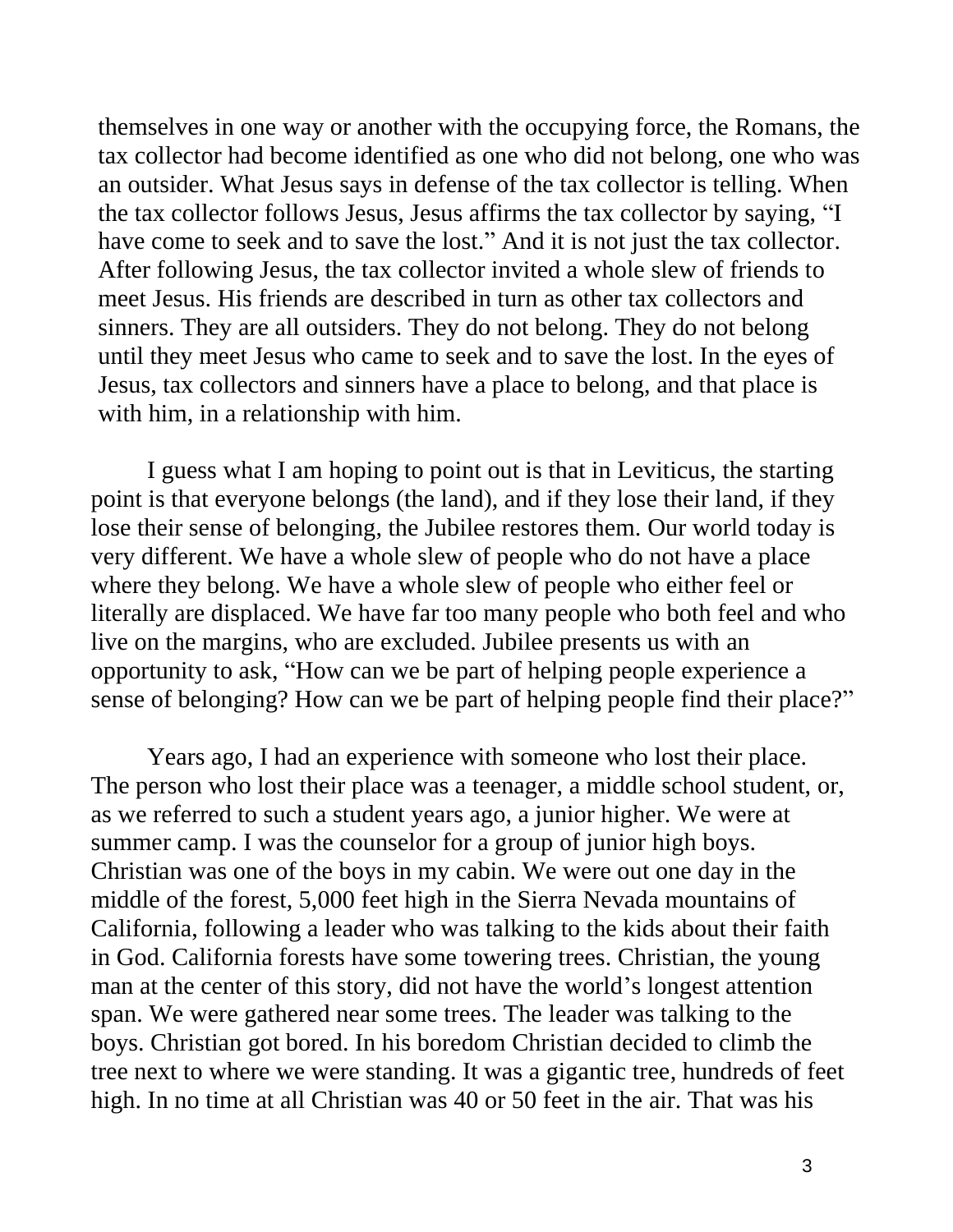place, high above the rest of us. And I might add, high above the ground. Much higher than I felt comfortable about. I was just about ready to tell Christian to get down from that tree, when the need to tell him to get down from the tree disappeared. Vanished. You see, the branch Christian was standing on broke. Christian lost his place high above us on that branch when that branch broke.

How long does it take a junior high boy to fall from a branch 50 feet in the air? Well, from my own personal experience, the fall takes long enough for a youth pastor to watch his career flash before his eyes. I knew this was the end for me…and my fear was this was the end for Christian. Watching him fall, I realized what a disaster it is for someone to lose their place. Christian fell those 50 feet as my career as a youth pastor passed before my eyes. But interestingly enough, Christian had climbed those 50 feet by stepping on various branches on his way up. Now, on his way down, his junior high body hit each of those branches. Each branch in turn broke and his fall continued uninterrupted. With each branch breaking I was saying to myself, "This …is …the …end …of …my …career …I …am …in …so …much …trouble." Branch after branch, break after break, foot of fall after foot of fall, Christian descended from his loft place so high above us. Finally, he crashed into the ground. Amazingly, all of those branches he broke on the way down served to break his fall. When he hit the ground, he popped right up, looked at the leader whose lesson had been so dramatically interrupted, and asked, "Did I miss anything?"

I tell you that story because God fills Leviticus 25 and the surrounding chapters and verses in the larger Exodus narrative with branches to break the fall when someone loses their place. God gives safeguards, so that people do not lose their place. God instructs his people what to do when you see someone falling, when you see someone losing their place, when someone comes on hard times, when you see someone being pushed to the margins. Like the branches of the tree, all of these safeguards break the fall, so that a person and their life are not destroyed. All of these various safeguards preserve life for a displaced person until…until the great and glorious trumpet sound that signals the year of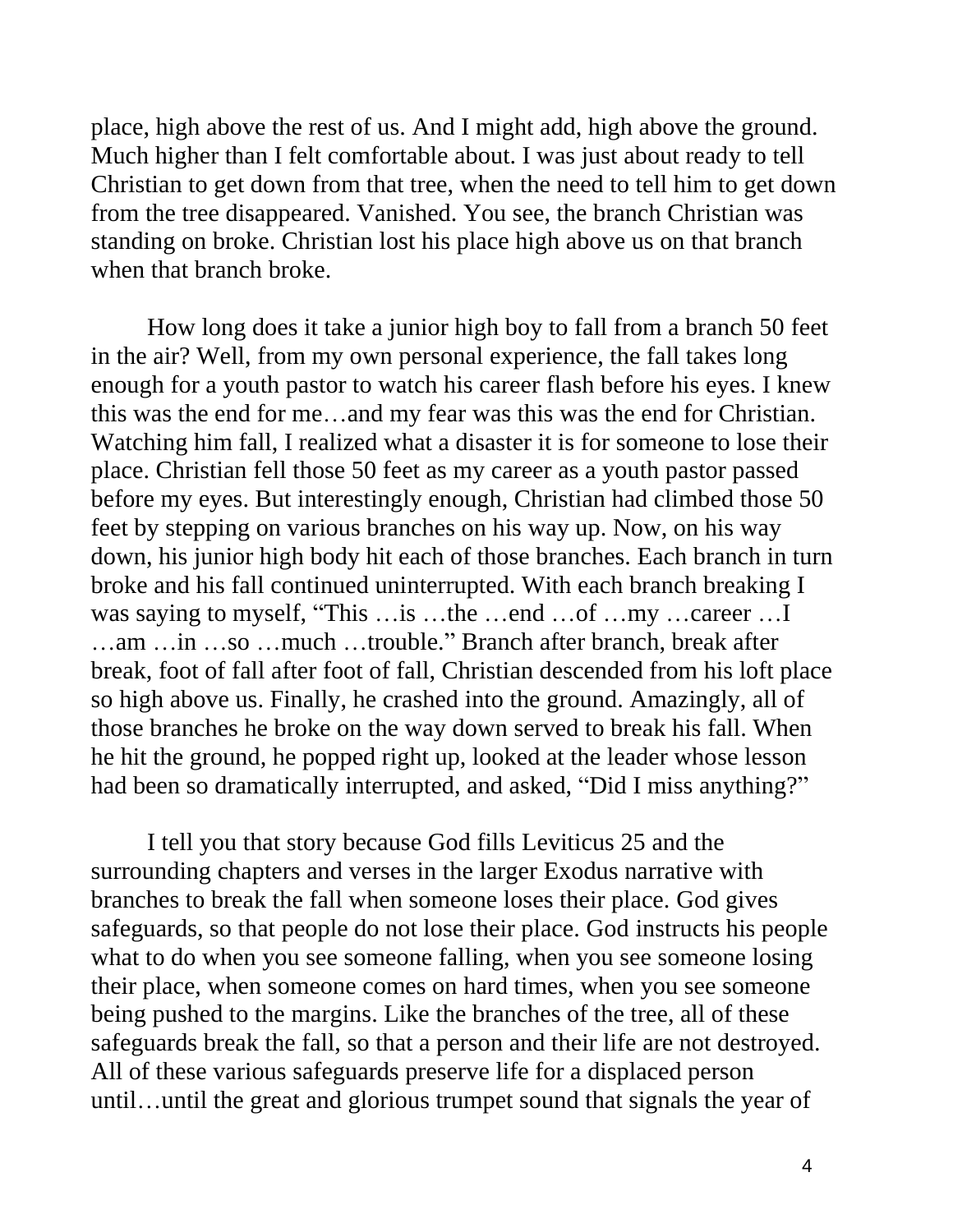Jubilee. When that trumpet sounds those who have lost their place are restored.

What I hope we can discover together in our journey through the Jubilee is how we be can part of developing practices and behaviors and actions that help people find their place, that help people experience a sense of belonging. Christian fell from his place, but the branches broke the fall. Can we establish some branches that help people climb step by step by step, little by little, experience by experience, on a journey of discovering they truly do have a place where they can belong? Our hope and our purpose in doing that is our longing and desire for all people to find that in the community of faith, people really do have a place of belonging.

An experience I had years ago with a man named Jim serves as an example of what the Jubilee might look like in our world today. Jim became involved with our church in Houston. Jim needed dialysis. Jim was from Indonesia. Jim had been in the United States a long time but never became a citizen. Because of that he did not qualify for medical assistance. Jim was not a member of the church, but he soon found a home among a group of men who met for a weekly bible study on Tuesday mornings. The men welcomed Jim. When Jim needed help getting back and forth from his dialysis, the men took turns giving him a ride. This usually involved a stop for a hamburger on the way back from treatment. Some special friendships were formed. And along the way the men and some others chipped in the money for Jim to get that dialysis. The dialysis cost about \$2,000 a month. Dollar by dollar, gift by gift, money was donated. Somehow God raised up the resources so that for four years Jim could get that dialysis. Checkbooks were opened, and more importantly, hearts were opened. There were four years of rides and over \$100,000 of medical help. Branch by branch by branch, these multitude of safeguards preserved Jim and his place of belonging.

It was really amazing to see how people worked together to preserve and protect this one life, to work as a larger group to assure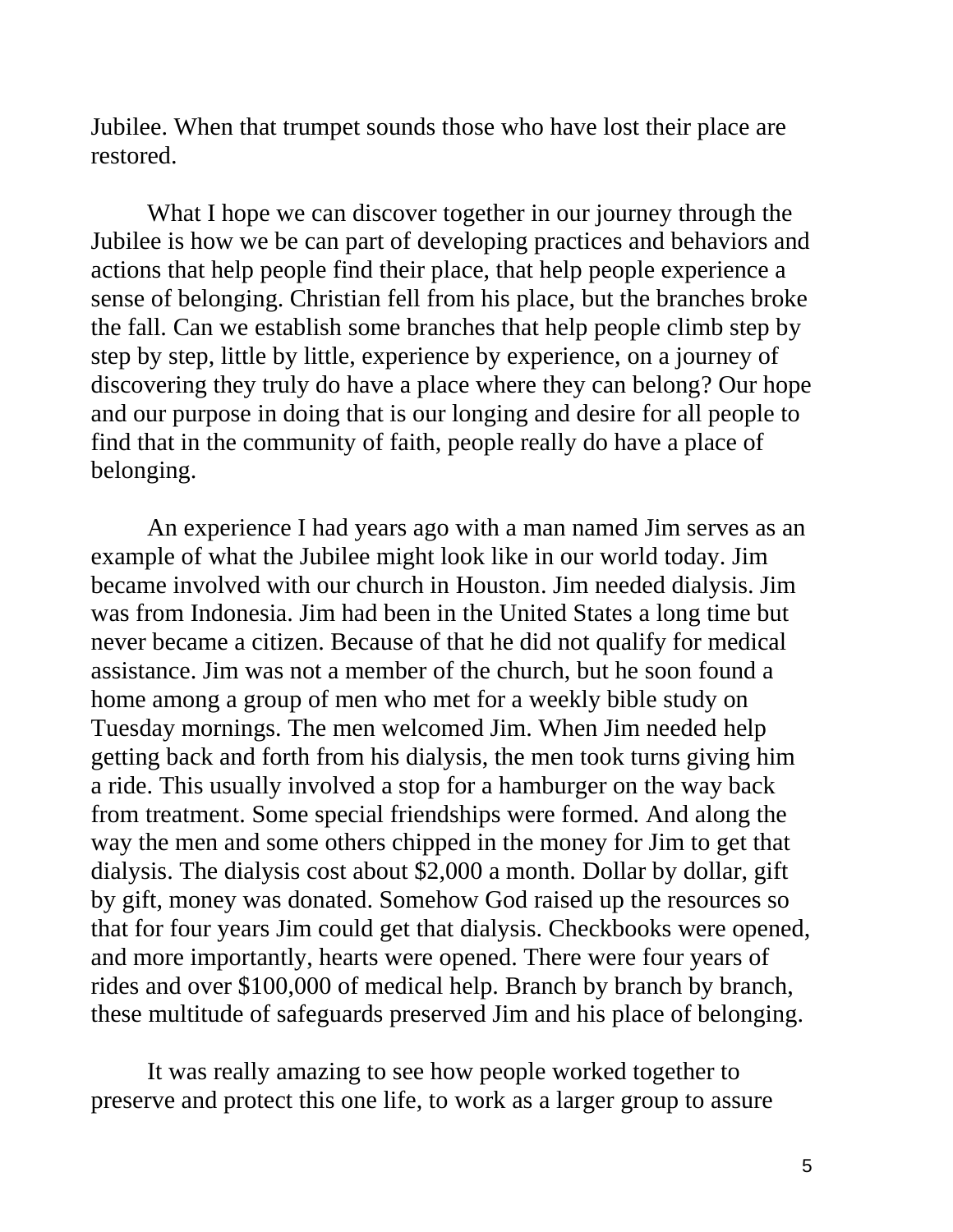Jim's place in our community. Can you imagine then, how I felt, when a member of our Tuesday morning group pulled me aside one day. This man had stepped up to help coordinate our efforts with Jim. In a quiet voice this man said he had been talking with Jim. In their conversation Jim confided that he felt like he did not belong. I can still feel the pain I felt that day. It was like being punched in the gut. I don't know if I have ever felt more disappointed. I was devastated. Despite all the efforts Jim said he felt like he did not belong.

Well, this story has a happy ending. The man telling me Jim felt like he did not belong must have noticed the devastated look on my face because he immediately said, "No, no, it's not what you think." He proceeded to tell me that Jim felt like he did not belong because he was not a member of the church. Jim really wanted to belong, and he felt like until he became a member he did not really belong. I will forever treasure the memory of the day Jim stood before the congregation answering the questions of membership as he stood by the communion table. He knew he belonged because he had been welcomed. He had been welcomed warmly. He had been welcomed with open arms. Through countless acts of kindness, concern, compassion, and hospitality, acts that included rides to and from treatment and acts that included stopping for a hamburger on the way home, one man had found his place in the community of faith. One man had experienced the inalienable right of belonging.

In Leviticus 25, the sign and symbol of belonging is the land. The land secured a place for each person. The land gave each person a place to be from. What is our sign? What is our symbol? In many ways our sign and our symbol is this table, the communion table.

- At this table Jesus opens wide his arms and invites people to come from east and west, from north and south to sit with him. Come, because at this table you belong.
- At this table Jesus proclaims that he gave his body and his blood so that we might experience a right relationship with